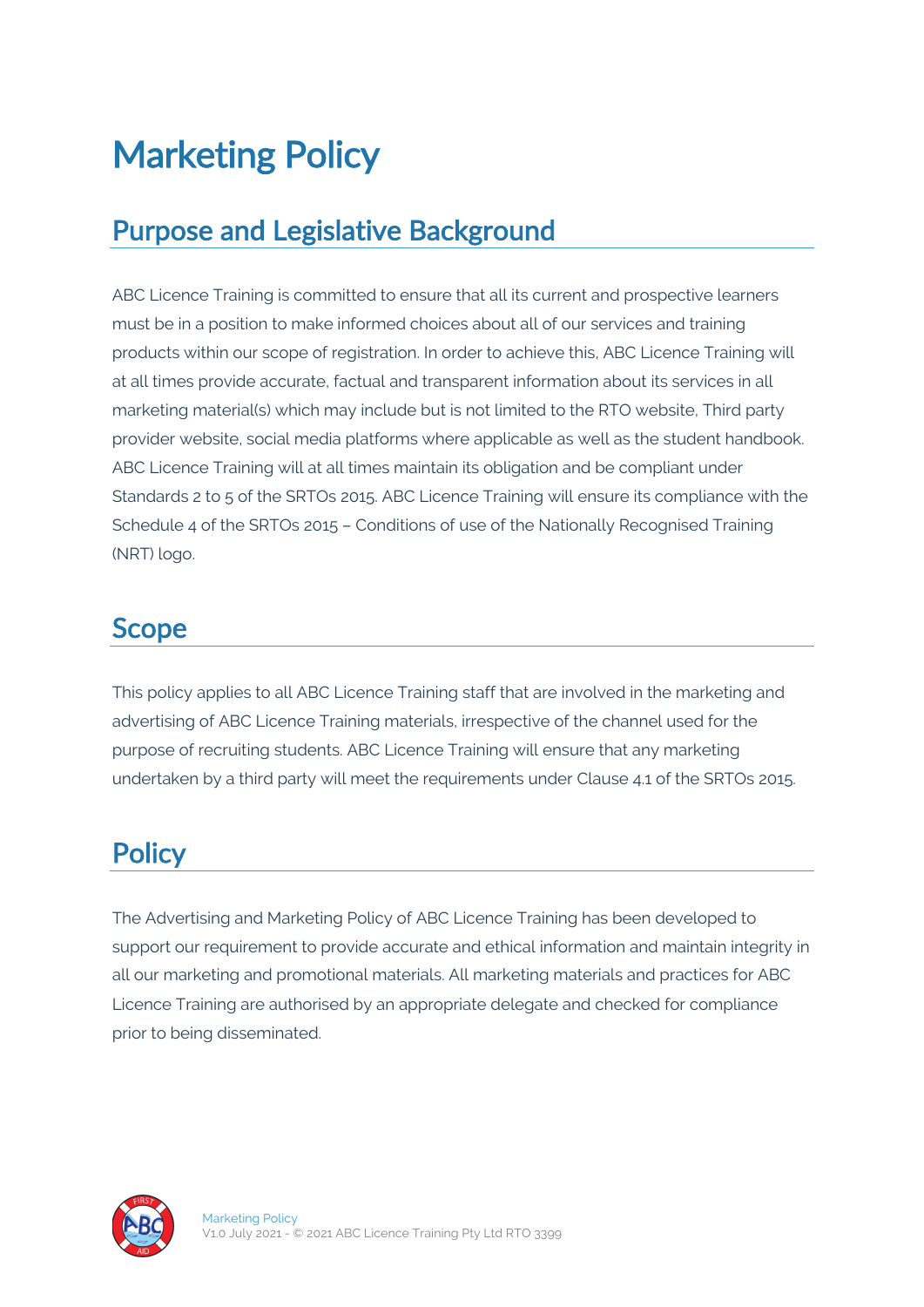ABC Licence Training will also undertake checks to ensure that all co-provider websites and marketing materials adhere to the requirements under SRTOs 2015 which also includes the use of ABC Licence Training logo as their RTO logo.

# Procedure

ABC Licence will follow the below procedures as a guide in implementing this policy effectively.

- RTO code and full legal entity name will be clearly displayed at campuses/sites and on all written and electronic material that is used for the purpose of marketing/corresponding with its learners
- ABC Licence Training will only promote training or assessment for training products that are within its scope of registration
- ABC Licence Training will inform students of the modes of study through which the course is offered.Any changes will be firstly advised in writing to students and also signed as agreed to by students, prior to a change being made.
- ABC Licence Training will clearly indicate in all relevant advertising materials about its use of third-party organisations to delivers its training products.
- ABC Licence Training will ensure that the Nationally Recognised Training (NRT) logo is only used in accordance with its conditions of use and all other appropriate logos and information is correctly included
- ABC Licence Training will under no circumstance provide any quarantees to its learners about the successful completion of units of competency or any particular employment nor that the learner will be able to complete a unit of competency in a manner that is inconsistent with the Standards (clauses 1.1 and 1.2)
- All Marketing and Advertising materials will clearly state any requirements expected of Students which affect the training, assessment or resulting of a training qualification or unit of competency (e.g. USI)
- ABC Licence Training will not offer any incentives of any kind to encourage enrolment in a training product
- ABC Licence Training will have a process in place to monitor any marketing made on our behalf by Third Parties
- ABC Licence Training will inform learners before they enrol of any entry requirements. These may include but is not limited pre-study, basic English requirements etc. ABC Licence Training will not knowingly enrol a person who is

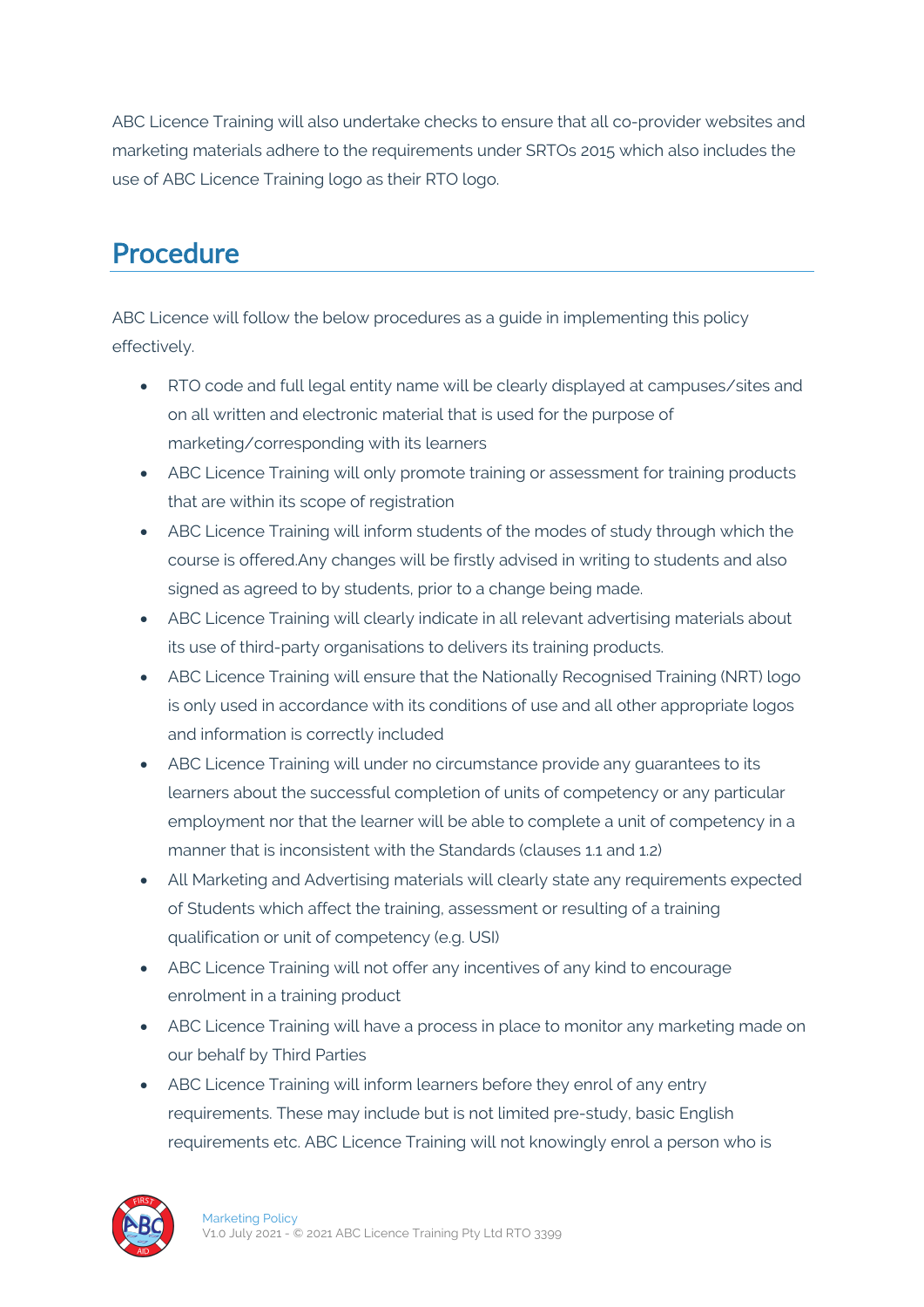unlikely to successfully complete the training program. Circumstances may include but is not limited to LLN issues, disability etc.

- ABC Licence Training will clearly identify their training products in advertising by their full code and title as they appear in the training package and not to represent them in any other way
- It will be made clear to potential student(s) which training advertised is nationally accredited and which is not, if applicable
- ABC Licence Training will not integrate or confuse in any way training that is nationally endorsed with training that is not accredited
- ABC Licence Training will recognise all trainees/students and clients as consumers requiring the protection afforded by legislation
- ABC Licence Training will obtain prior written consent from any person or organisation for use of any marketing or advertising material, which refers to that person or organisation, and will abide by any conditions of that permission
- ABC Licence Training will only enrol a learning with a written consent.
- ABC Licence Training will ensure that all its learners are given clear and detailed information regarding the fee payable, refund terms and conditions, the amount of training provided, arrangements if training and assessment services in which they are enrolled can no longer be provided as well as the process for complaints and appeals.
- ABC Licence Training will also advise all its learners about the collection and disclosure of personal information and its obligations under various legislation.
- ABC Licence Training will never make a claim that a student will be eligible for any licence or accreditation as a result of training and/or assessment, unless the issuer of that licence or accreditation has confirmed.

## Guidelines for Third-Party Providers of ABC Licence **Training**

In addition to the above mentioned guidelines, ABC Licence Training also has explicit instructions provided to all its third party providers. ABC Licence Training will monitor all third party activities which include but are not limited to marketing, enrolment,training and assessment. The instructions provided to the third-party providers include but are not limited to the following:

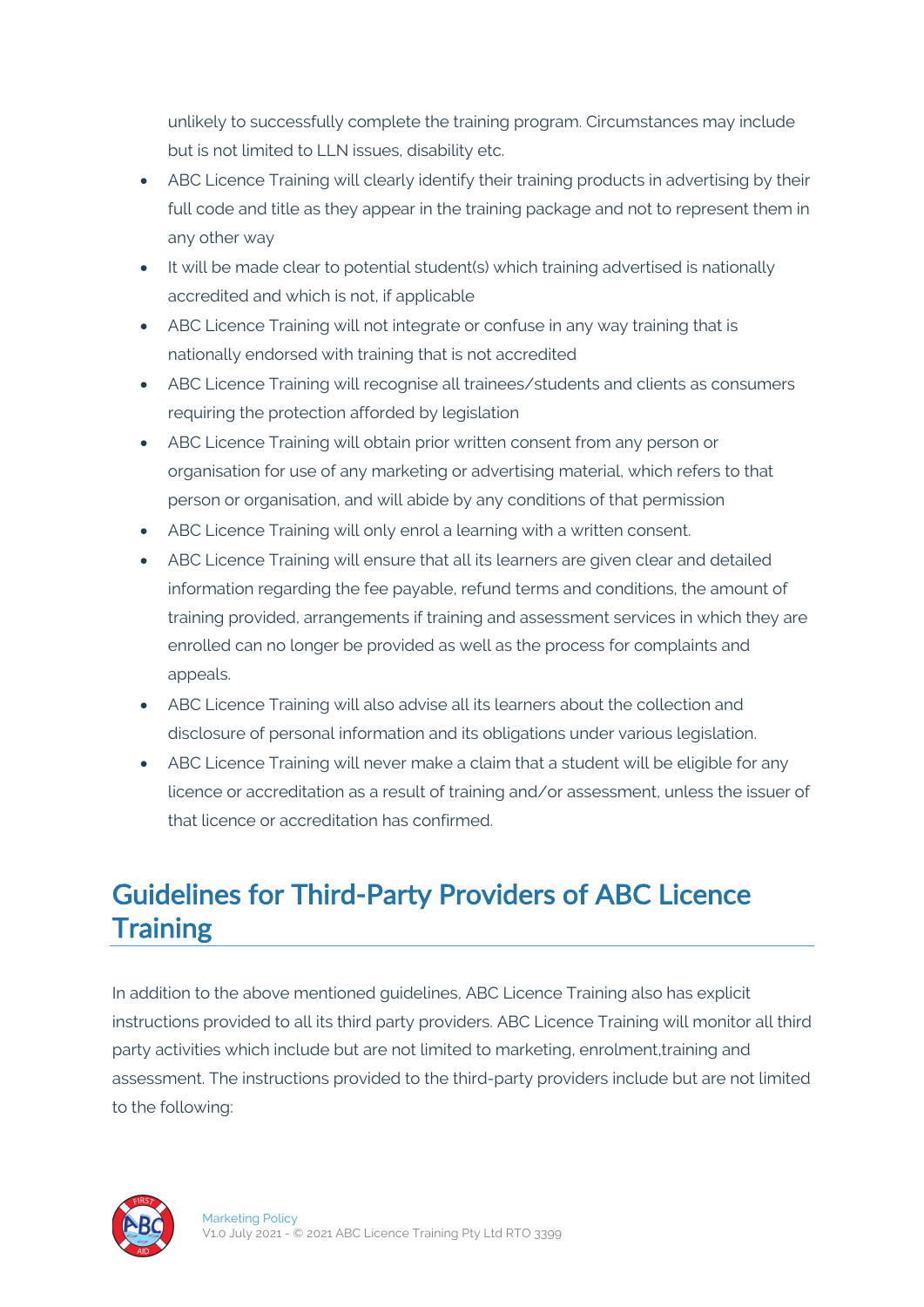• All third-party providers must clearly mention on all pages of their website pertaining to ABC Licence Training that the training provided by them is done on behalf of ABC First Aid, RTO Code: 3399. The logo of ABC First Aid must clearly appear on their website as below with the wordings:



#### Training and assessment is done on behalf of **ABC First Aid, RTO 3399**

- The logo used must be one provided by an authorised delegate of ABC Licence Training. If the third party at any instance require a separate .jpeg or other any format version of the logo; they must contact ABC Licence Training.
- If and when advertising or promotion is undertaken on social media platforms or any other channel; the logo of ABC Licence Training must appear along with the information provided.
- All marketing done on behalf of ABC Licence Training irrespective of the channel used must be approved either by the CEO of ABC Licence Training or the partnerships manager of ABC Licence Training. This may include but is not limited to changes on website or any other platform.

# Quality Assurance

In order to ensure that all Marketing and Advertising materials are compliant; ABC Licence Training will undertake the following procedures:

- All materials developed by ABC Licence Training for the purpose of of marketing and advertising must be sighted and authorised by the CEO or authorised delegate prior to the information being printed, uploaded onto websites (including social media platforms) or distributed.
- ABC Licence Training during the course of its review will ensure that all marketing and advertising material (including digital advertising) will include the RTO Code.
- ABC Licence Training will ensure that no misleading information is provided in any of its marketing materials and information provided accurately represent the training and assessment provided.
- All channels of marketing including print materials must be reviewed on a regular basis and updated with any changes if applicable.

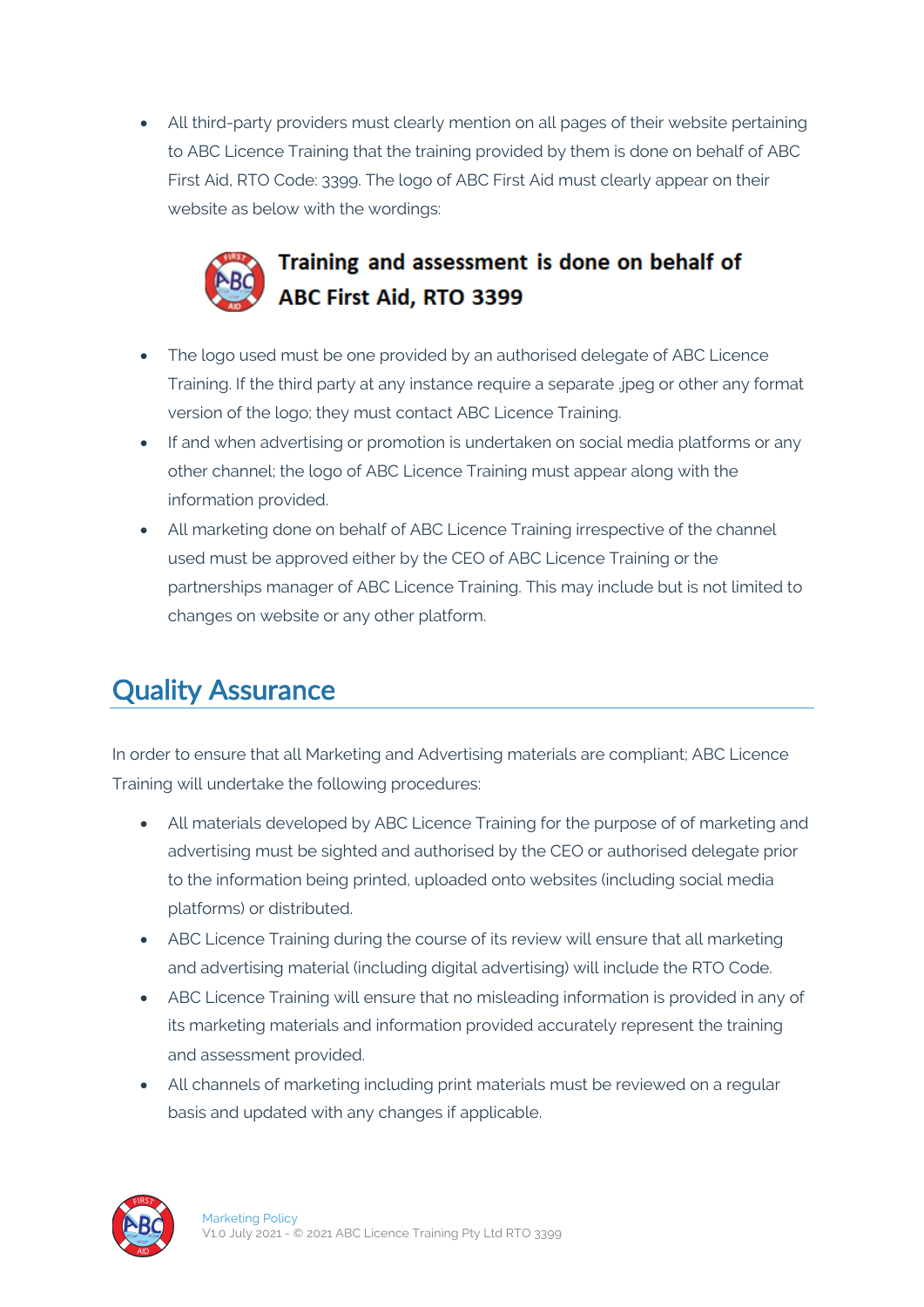- ABC Licence Training must review its training scope on training.gov.au to ensure the accuracy of units including but not limited to changes in training requirements, prerequisites etc.
- ABC Licence Training will also undertake a review of all student and training information to ensure that it is compliant and up to date with the relevant requirements under the SRTOs 2015 and AQF.
- If and when a new marketing material or practice is developed; an implementation plan will be initiated to ensure a smooth transition and all old versions will be destroyed; staff and all third parties will be made aware of these changes.

#### Stationery, Business Cards, Building Signage, Training Resources

ABC Licence Training will use the NRT logo only in accordance with its conditions of use. The NRT log will not be used on products which may also be used in its promotion such as business cards, building signage, personalised pens, coffee cups etc. and on packaging around products. ABC Licence Training will also ensure that the NRT logo will not be incorporated on the cover of learning and assessment resources which may include but is not limited to handouts, PowerPoints slides etc.

#### Process for Seeking Permission

ABC Licence Training will maintain ethical standards at all times within its marketing activities. In the event that ABC Licence Training uses student testimonials for marketing and PR purposes; we will ensure that appropriate consent is sought and recorded for compliance purposes. A nominated staff will contact the party via telephone, email or in person to request for a testimonial. The nominated staff will also explain the

testimonial request and give all details with regards to the time, place, audience, reason and plan for using the testimonial. ABC Licence Training will ensure that the testimonial is solely used for the purpose as explained to the client and a consent is received in writing before the use of the testimonial.